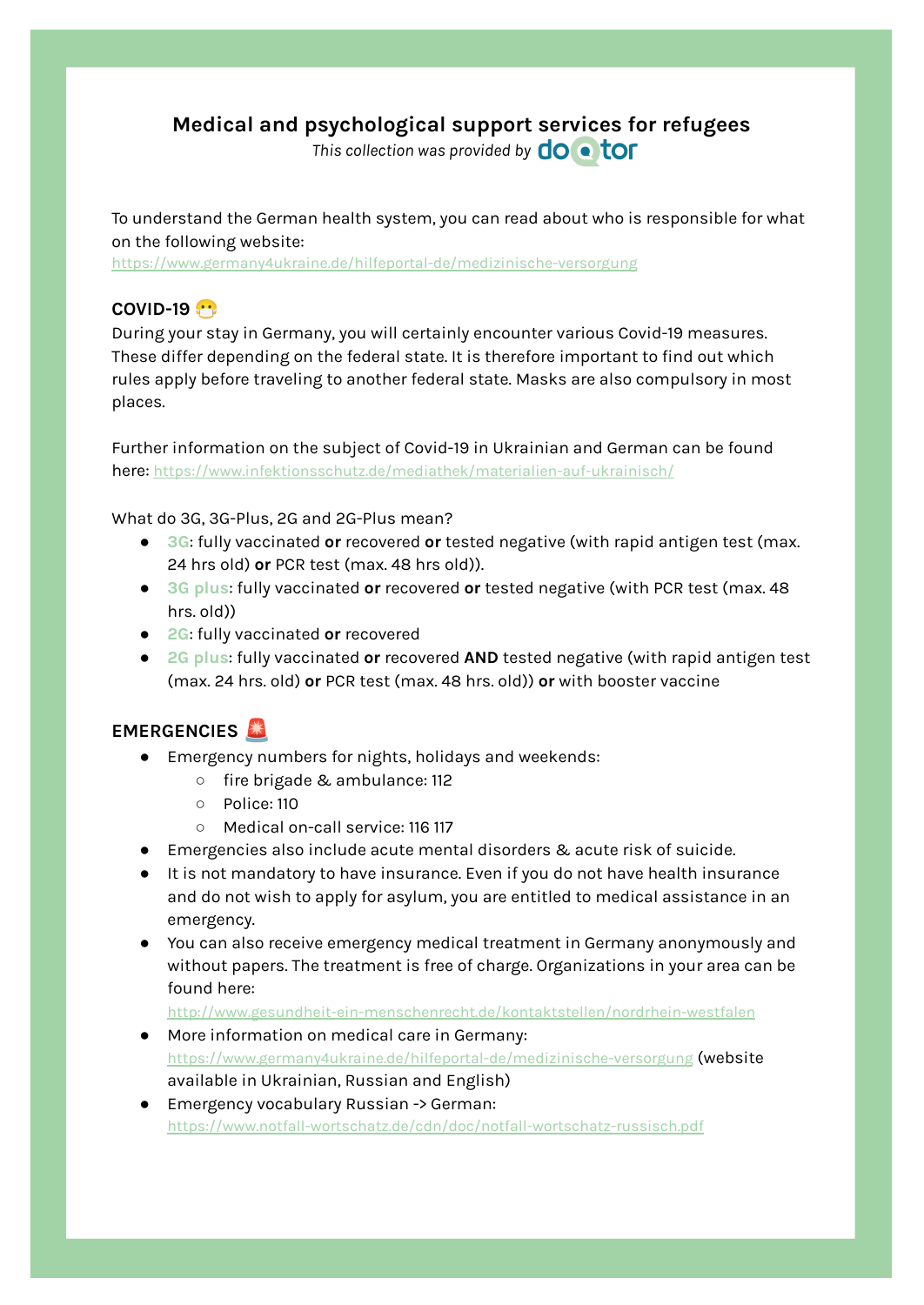# **PSYCHOLOGICAL SUPPORT**

#### **Urgent cases**

- Direct referral to doctors and psychotherapists (counseling): <https://www.medflex.de/help-ukraine> video & chat; also in Ukrainian and Russian.
- For children and young people under 25: <https://krisenchat.de/ukraine> WhatsApp, Telegram & SMS in Ukrainian and Russian.
- Telephone counseling "Doweria": available 24/7 +49 30 440 308 454 (Russian)
- Blue-Yellow Cross hotline: available 9-11am and 4-6pm.
	- German: 080028300410
	- Ukrainian: 080028300411
	- Russian: 080028300412
- Ingolstadt Hospital hotline (Russian + German): +49 841 880 2206, available Monday to Friday from 8 am to 3 pm.

### *Initial* **Psychological Consultation Options**

*Online (Nationwide)*

- Psychosocial online counseling offered by a humanitarian organization: <https://ipso-care.com/home-177.html>
- German Psychotherapists Network: +49 228 30434525, Tuesdays and Thursdays between 12am and 2pm. Email: [post@dpnw.info](mailto:post@dpnw.info)
- Psychological counseling for LGBTI\* refugees
	- Gay Counseling Berlin: [refugees@sbberlin.info](mailto:refugees@sbberlin.info), make an appointment by email with indication of the preferred language.
	- LSVD offers free & anonymous psychosocial counseling: [miles@blsb.de](mailto:miles@blsb.de), phone: +49 30 22 50 22 15

### *Local (Cologne and surroundings)*

● Psychosocial centers offer psychotherapy, counseling and social work for refugees who have been traumatised by persecution, torture, imprisonment, war and flight or who are mentally ill. There are several centers in the region of North Rhine-Westphalia: <http://www.psz-nrw.de/>. In Cologne, the therapy center can be reached as follows:

Spiesergasse 12, 50670 Cologne Phone: +49 221 /16074-0, e-mail: [therapiefolteropfer@caritas-koeln.de](mailto:therapiefolteropfer@caritas-koeln.de) <http://www.psz-nrw.de/psz-netzwerk/tzfo-koeln/> (website in German only)

The consultation for children, adolescents and families takes place on Tuesdays 9-10 am. For adults it takes place every 1st Thursday of the month from 10-11 am.

● A list of intercultural centers that provide advice on various matters (migration, psychological and social counseling, German courses, people with disabilities, senior citizens,...) can be found here:

[https://www.stadt-koeln.de/leben-in-koeln/soziales/flucht-einwanderung/beratungsange](https://www.stadt-koeln.de/leben-in-koeln/soziales/flucht-einwanderung/beratungsangebote-fuer-gefluechtete-aus-der-ukraine) [bote-fuer-gefluechtete-aus-der-ukraine](https://www.stadt-koeln.de/leben-in-koeln/soziales/flucht-einwanderung/beratungsangebote-fuer-gefluechtete-aus-der-ukraine)